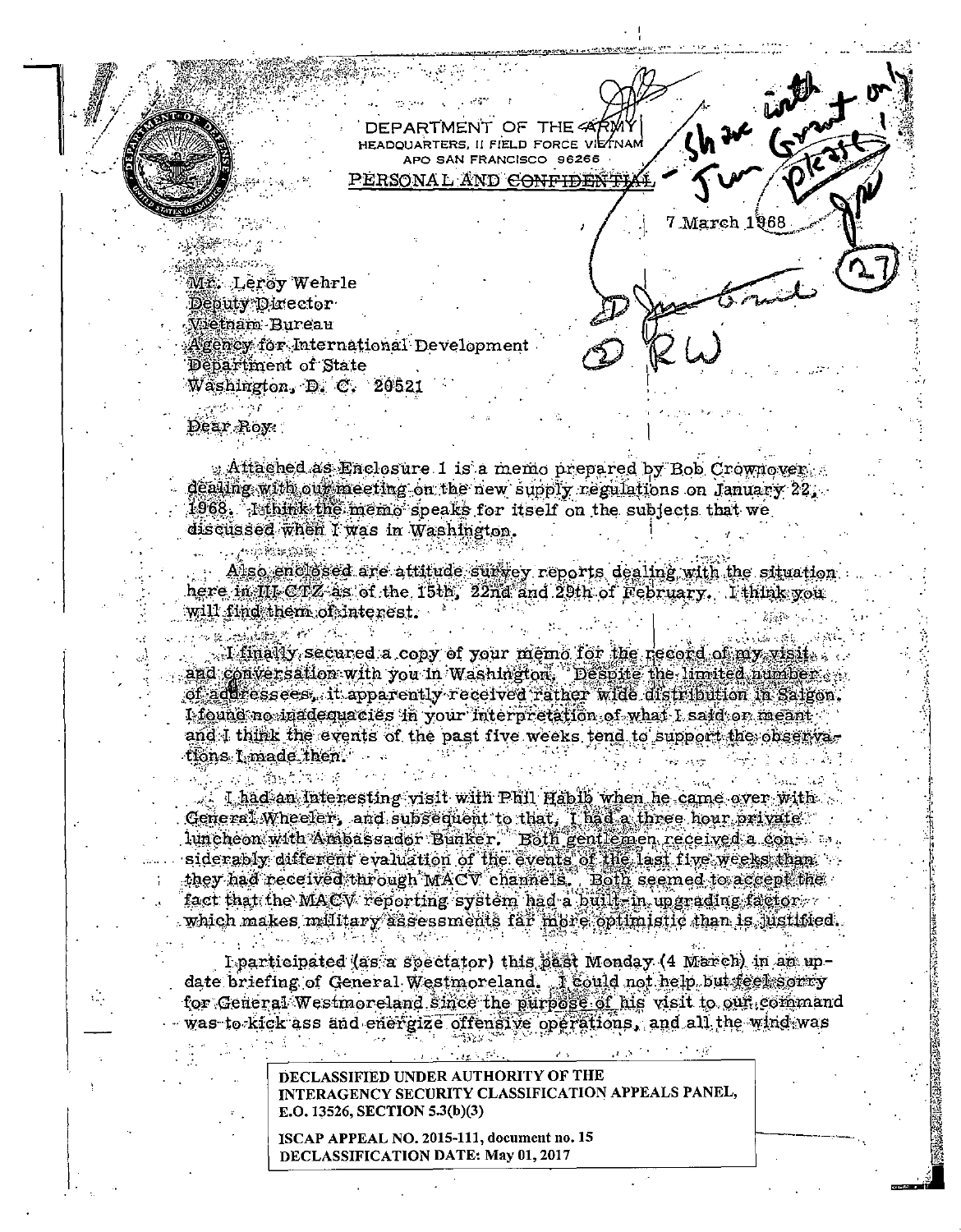taken out of high sails by briefings (both US and Vietnamese) which indicated to him:<br>which in the contract of the any concerted effort being made in the

**state reported chemy kia within ni crz since zo january of 1'è, 000** was "absolutely valid," and "aid not contain a large author of recently recruited

A WER SHEET IN THE MORELLINE THAT THE HUNDER **Commissed this to happen.** 

**Signal Advisors** (the General was smothered with statistics as to the number of offensive oberations inaring been conducted during the month of February and<br>the fact that we were consistently waiting 300 vc. a day. It of influence, the

c. Not a single word of the briefing given to the General dwelt upon the<br>many problems of GWN mactivity and the clutched-up defensive attitude of most province and district chiefs and their troops that exists within this CT2: Vi

 $"d$ . Not one mention was made of the fact that the VC guerrillas were being given more freedom to intimidate the rural population than ever before in<br>the past two sod one way was well appreciate hearing from you when you the past two and one hair years.

The regrettable thing about all this is that General Westmoreland apparently came out (almost for the first time) specifically to challenge some of our claims and to do a little ass-kicking. Even with the counterattack received, the General did make a rather excellent speech emphasizing the need to go on the offensive and to take advantage of the obviously weakened and exposed condition of the VC. As I<br>said at the start, I feel sorry for him because exercise has been subordinates (and I consider General Weyand his best) continually sereen him from the realities of the situation in Vietnam. As an honorable man, he has no choice but to accept what they say and to report it all to his superfors. Washington while on some wave

I am also enclosing a message i sent to my troops on or about the 20th of

February emphasiz mg The heed to take advantage of the enemy's exposed position. You may find it of interest. I will admit to you that I attempted to be (as an incentive to the troops) more positive in my message than the situation actually warranted. Nevertheless, to quote an old Roosevell saying, The only thing we have to fear is fear lised. In God knows the wielnamese could not be more (at province and district level) in a defensive positive than they have continued to be since the first day of fet: 'To sam filip, I consider that the enemy has less' capability and is more vainerable today than at any time before anothat he has never been permitted freer access to the population than he has today. Obviously, we must correct this and do it fast.  $\epsilon_{\text{avg}}$ Av Mart

I find it quote insulting (to Ambassador Bunker) that such crificism as was leveled by the press was leveled only at General Westmoreland. Quite obviously, the failures here in Vietnam have been more than failures in the military and failures in fintelligences a limit it distressing us gaadu

NUD Vega man 1 mg pm